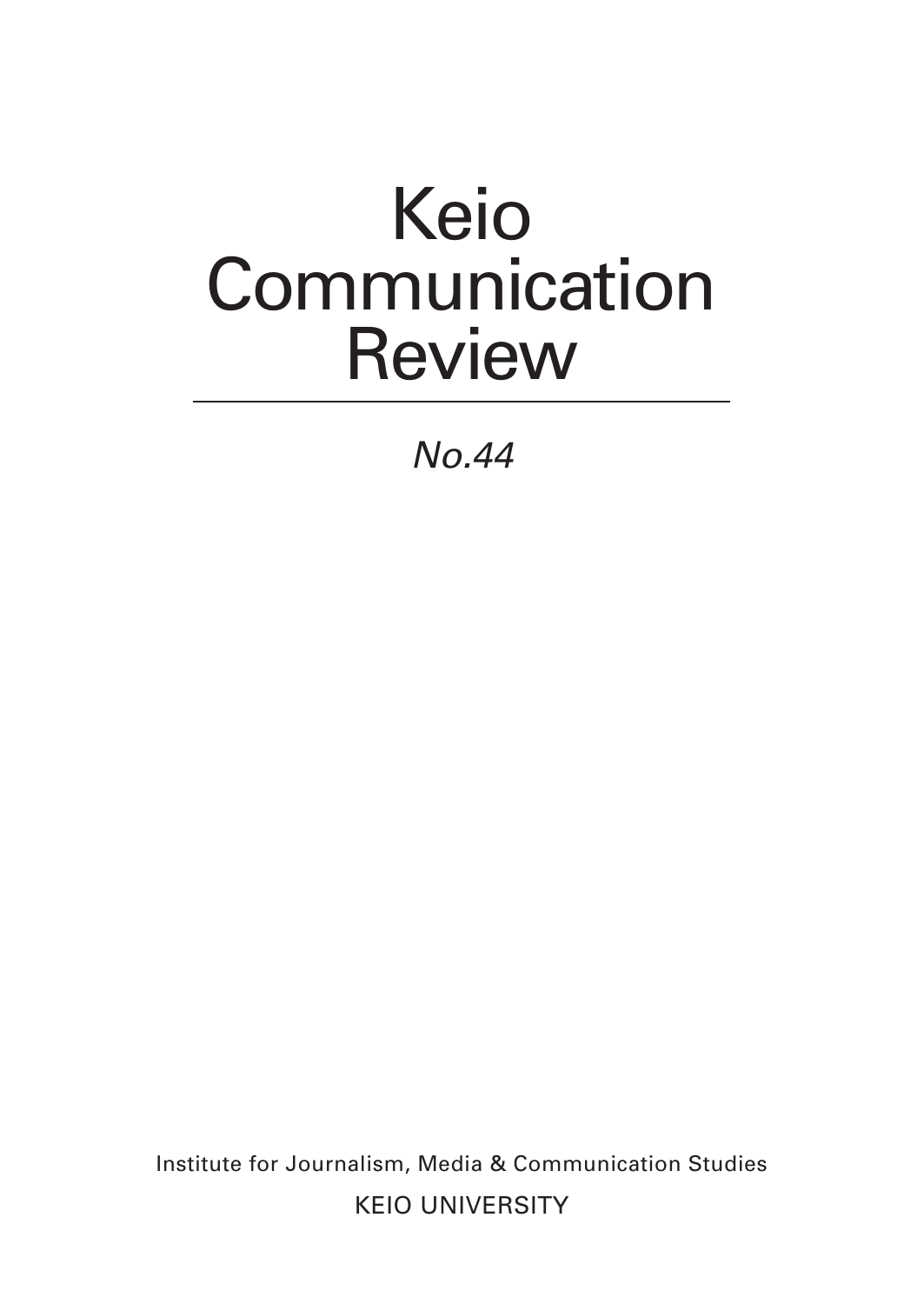## Notes for Authors in *Keio Communication Review*

- 1. *Keio Communication Review* invites contributions of papers between 6,000 and 8,000 words (excluding references and appendices).
- 2. TITLES AND SUBTITLES: Boldface letters should be used for titles and subtitles. Please do not number major subtitles that are to be printed by boldface letters. As for the combination of upper and lower cases (capital letters and small letters), in titles and subtitles, please see the first page in previous issue.
- 3. ABSTRACT: Please provide an abstract of no more than 250 words containing the major keywords (up to five keywords).
- 4. FORMAT OF THE FIRST PAGE: Please see the first page of any article in this issue. At the bottom of the first page, please add a footnote indicating your present position. If you wish, you may add "AUTHOR'S NOTE" for acknowledgements or a note regarding the whole article.
- 5. TABLES AND FIGURES: Tables and figures should have short, descriptive titles printed by boldface letters. All footnotes to tables and their source(s) should be placed under the tables. Camera-ready artwork for all figures must be supplied.
- 6. NOTES: Notes should be indicated by superscript numbers in the text and collected at the end of the article.
- 7. References: The reference format adheres to the APA (American Psychological Association,  $7<sup>th</sup>$ edition) style.

*Articles in Journals:*

Noelle-Neumann, E. (1974). The spiral of silence: A theory of public opinion. *Journal of Communication, 24*(2), 43-51.

*Articles in Newspapers and Magazines:*

Kristof, N. (2009, March 18). The daily me. *The New York Times*. http://www.nytimes. com/2009/03/19/opinion/19kristof.html?mcubz=0

*Articles in Edited Books:*

Cohen, J. (1989). Deliberation and democratic legitimacy. In J. Bohman, & W. Rehg (Eds.), *Deliberative democracy: Essays on reason and politics* (pp. 67–92). MIT Press.

## *Reports and Monographs:*

Reuters Institute for the Study of Journalism (2021). Reuters Institute Digital News Report 2021. https://www.digitalnewsreport.org/survey/2020/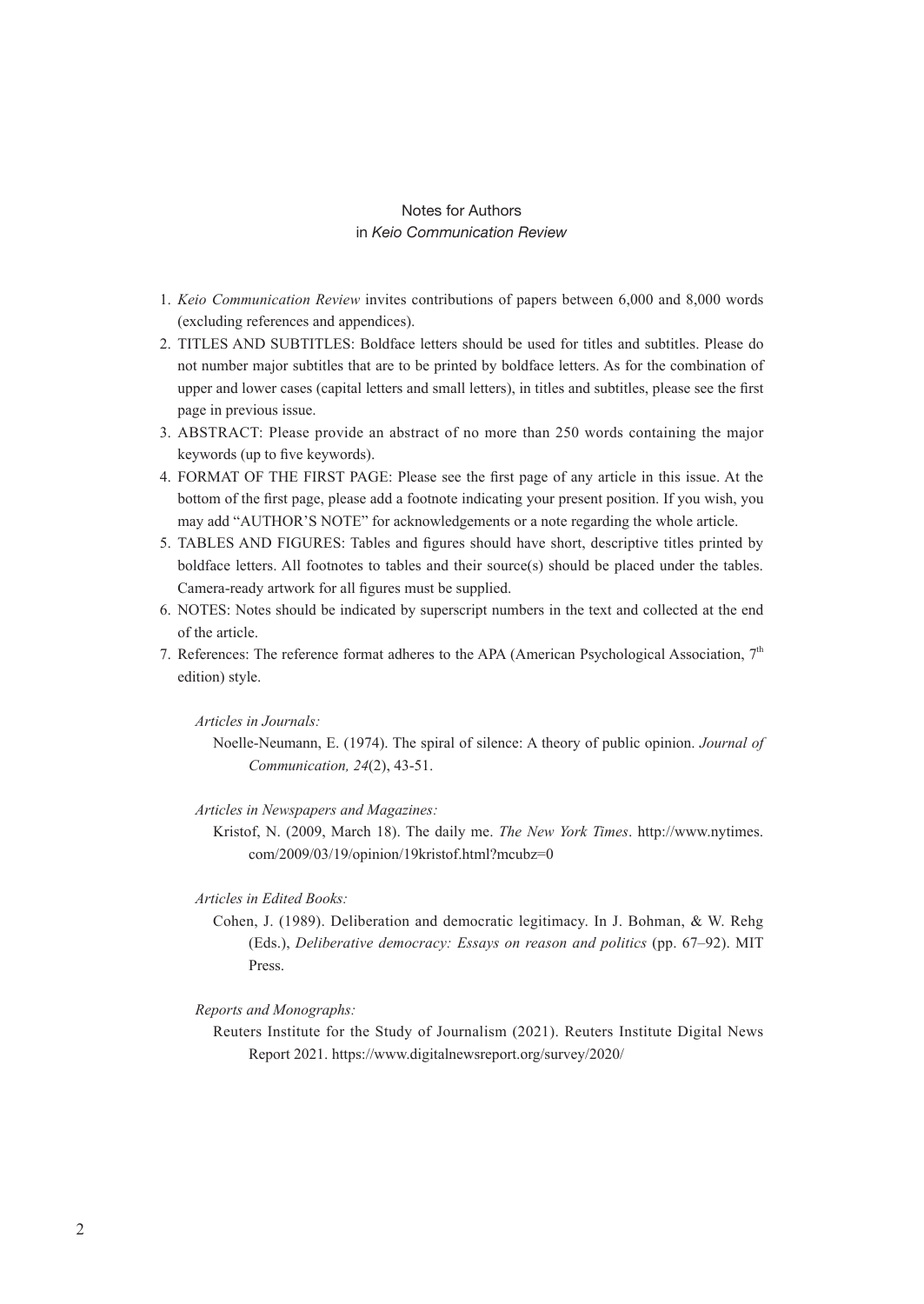*Books:*

Anderson, B. R. O'G. (2016). *Imagined communities: Reflections on the origin and spread of nationalism* (Rev. ed.). Verso.

Cappella, J. N., & Jamieson, K. H. (1997). *Spiral of cynicism: The press and the public good*. Oxford University Press.

*Non-English Language Literature:*

Yamamoto, T. (1972). *Shimbun ni miru seiji kokoku no rekishi* [The history of political advertising in the newspaper]. Asahi Shimbun Publications.

For detailed information, please see the Publication Manual of the American Psychological Association, 7th edition, https://apastyle.apa.org.